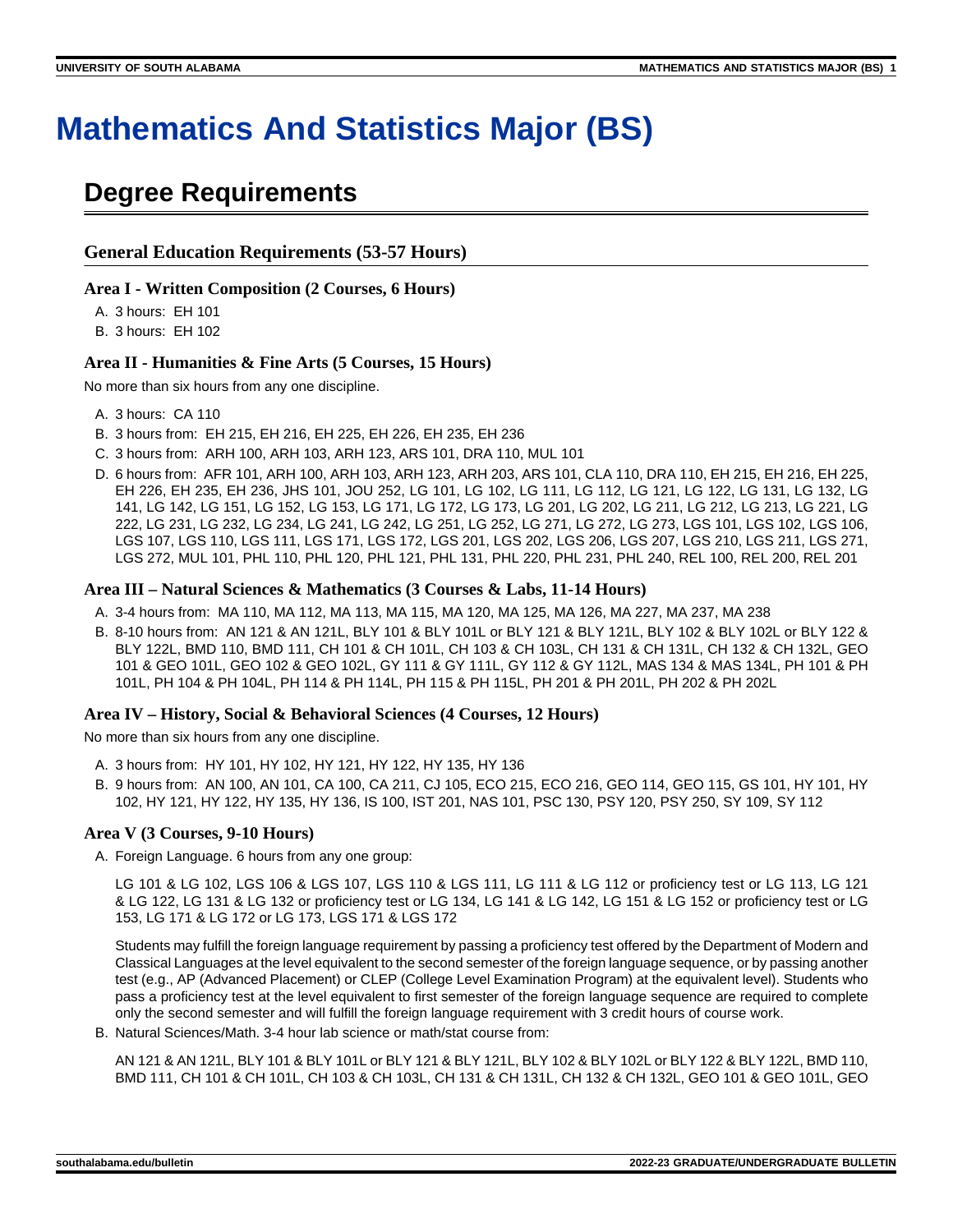\_\_\_\_\_\_\_\_\_\_\_\_\_\_\_\_\_\_\_\_\_\_\_\_\_

102 & GEO 102L, GY 111 & GY 111L, GY 112 & GY 112L, MAS 134 & MAS 134L, PH 101 & PH 101L, PH 104 & PH 104L, PH 114 & PH 114L, PH 115 & PH 115L, PH 201 & PH 201L, PH 202 & PH 202L, ST 210, MA 113-299 (except 201 and 202).

Students must complete a 6 credit hour sequence either in literature (Area II – EH 215 & EH 216, EH 225 & EH 226, or EH 235 & EH 236) or history (Area IV – HY 101 & HY 102 or HY 135 & HY 136 or HY 121 & HY 122).

All undergraduates must complete two designated writing credit (W) courses, at least one of which must be in the student's major or minor.

## **Major Requirements (45 Hours)**

#### **Mathematics And Statistics (14 Courses, 45 Hours)**

- A. 24 hours: MA 125, MA 126, ST 210 or ST 315, MA 227, MA 237, MA 238, ST 335
- B. 21 hours from C and D below:
- C. 9 hours from: MA 334, MA 335, MA 410, MA 413, MA 414, MA 434, MA 436, MA 437, MA 451, MA 452, MA 458, MA 467, MA 481, MA 490, MA 494, MA 499, ST 415, ST 425, ST 450, ST 460, ST 470, ST 475, ST 480, ST 490, ST 494, ST 499
- D. 12 additional hours from: MA 311, MA 316, MA 318, MA 320, MA 321, MA 332, MA 334, MA 335, MA 354, MA 367, MA 390, MA 410, MA 413, MA 414, MA 434, MA 436, MA 437, MA 451, MA 452, MA 458, MA 467, MA 481, MA 490, MA 494, MA 499, ST 340, ST 345, ST 350, ST 355, ST 415, ST 425, ST 450, ST 460, ST 470, ST 475, ST 480, ST 490, ST 494, ST 499

#### **Minor Requirements (18-24 Hours)**

A minor is required for this degree program

#### **Notes:**

Collaborate with the academic advisor to choose upper division electives appropriate for your educational goals.

#### **Additional Information**

# **Graduation Plan**

# **Mathematics And Statistics (BS): (120 Total Hours)**

# **First Year - Fall Semester**

| <b>Course ID</b>      | <b>Course Description</b>             | <b>Hours</b> |
|-----------------------|---------------------------------------|--------------|
| MA 125                | Calculus I                            | 4            |
| <b>CAS 100</b>        | First Year Experience-College Success | 2            |
| EH 101                | <b>English Composition I</b>          | 3            |
| Natural Scie with Lab | **Area III, B                         | 4            |
| Fine Arts             | **Area II, C                          | 3            |
|                       |                                       |              |
|                       | <b>Total Hours</b>                    | 16           |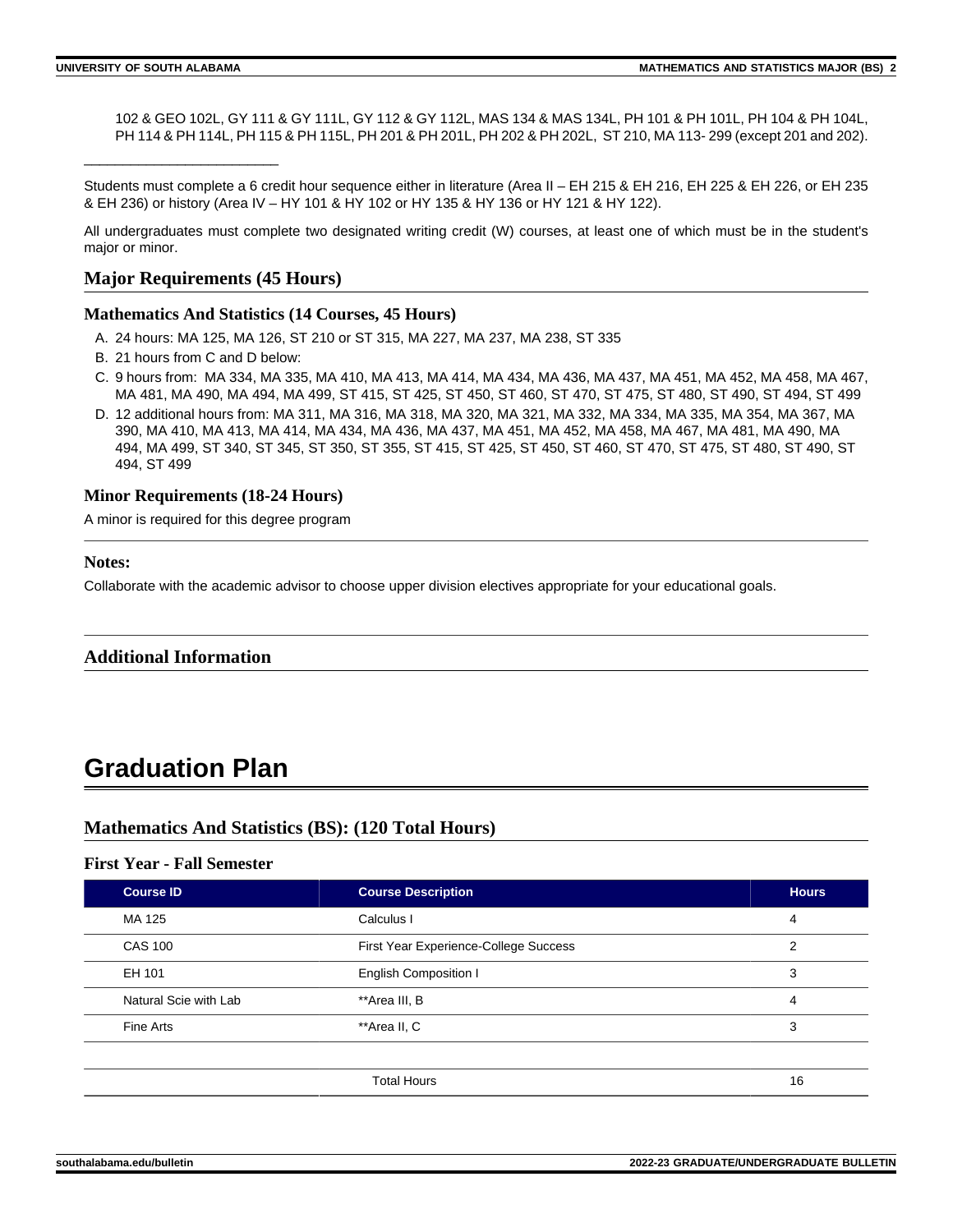# **First Year - Spring Semester**

| <b>Course ID</b>     | <b>Course Description</b>     | <b>Hours</b>   |
|----------------------|-------------------------------|----------------|
| MA 126               | Calculus II                   | $\overline{4}$ |
| EH 102 or Honors     | <b>English Composition II</b> | 3              |
| CA 110               | <b>Public Speaking</b>        | 3              |
| Natural Sci with Lab | **Area III, B                 | 4              |
|                      |                               |                |
|                      |                               |                |
|                      | <b>Total Hours</b>            | 14             |

## **Second Year - Fall Semester**

| <b>Course ID</b>       | <b>Course Description</b>             | <b>Hours</b> |
|------------------------|---------------------------------------|--------------|
| MA 227                 | Calculus III                          | 4            |
| ST 315                 | <b>Applied Probability-Statistics</b> | 3            |
| Foreign Language I     | **Area II, D                          | 3            |
| Math or Stats Elective | **300 level or higher                 | 3            |
| <b>Minor Course</b>    |                                       | 3            |
|                        |                                       |              |
|                        | <b>Total Hours</b>                    | 16           |

# **Second Year - Spring Semester**

| <b>Course ID</b>    | <b>Course Description</b>               | <b>Hours</b> |
|---------------------|-----------------------------------------|--------------|
| MA 237              | Linear Algebra I                        | 3            |
| MA 238              | <b>Applied Differential Equations I</b> | 3            |
| Foreign Language II | **Area II, D                            | 3            |
| History             | **Area IV, A                            | 3            |
| <b>Minor Course</b> |                                         | 3            |
|                     |                                         |              |
|                     | <b>Total Hours</b>                      | 15           |

# **Third Year - Fall Semester**

| <b>Course ID</b>           | <b>Course Description</b>          | <b>Hours</b> |
|----------------------------|------------------------------------|--------------|
| ST 335                     | <b>Applied Regression Analysis</b> | 3            |
| Math or Stats Elective     | **300 level or higher              | 3            |
| <b>English Literature</b>  | **Area II, B                       | 3            |
| Social/Behavioral Elective | **Area IV, B                       | 3            |
| <b>Minor Course</b>        |                                    | 3            |
|                            |                                    |              |
|                            | <b>Total Hours</b>                 | 15           |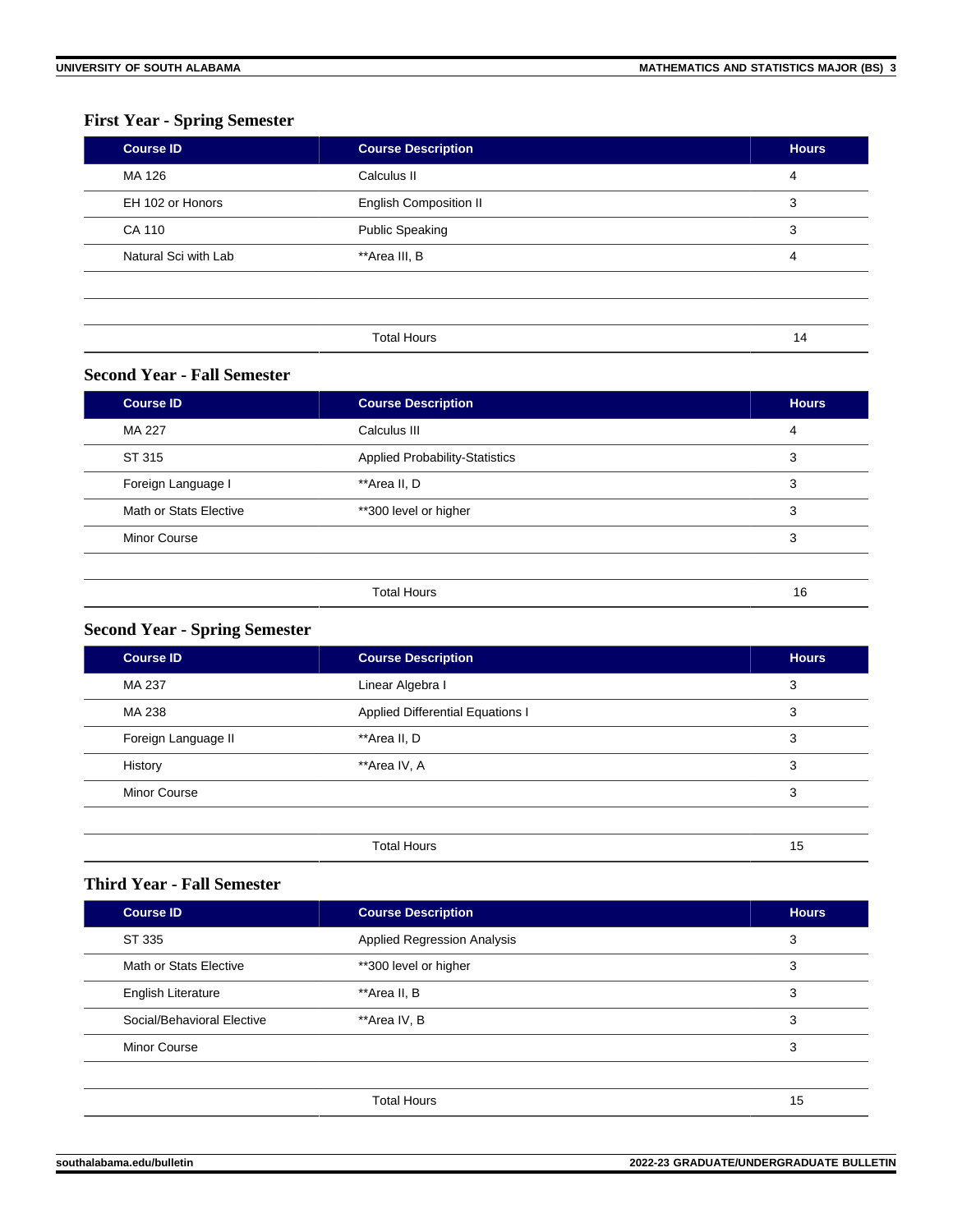# **Third Year - Spring Semester**

| <b>Course ID</b>           | <b>Course Description</b> | <b>Hours</b> |
|----------------------------|---------------------------|--------------|
| Math or Stats Elective     | **300 level or higher     | 3            |
| <b>Math Elective</b>       | **400 level               | 3            |
| <b>Humanities</b>          | **Area II, D              | 3            |
| Social/Behavioral Elective | **Area IV, B              | 3            |
| <b>Minor Course</b>        |                           | 3            |
|                            |                           |              |
|                            | <b>Total Hours</b>        | 15           |

#### **Fourth Year - Fall Semester**

| <b>Course ID</b>           | <b>Course Description</b> | <b>Hours</b> |
|----------------------------|---------------------------|--------------|
| Math or Stats Elective     | **300 level or higher     | 3            |
| <b>Math Elective</b>       | **MA 334 or 400 level     | 3            |
| <b>Humanities Elective</b> | **Area II, D              | 3            |
| Social/Behavioral Elective | **Area IV, B              | 3            |
| <b>Minor Course</b>        |                           | 3            |
|                            |                           |              |
|                            | <b>Total Hours</b>        | 15           |

## **Fourth Year - Spring Semester**

| <b>Course ID</b>      | <b>Course Description</b> | <b>Hours</b> |
|-----------------------|---------------------------|--------------|
| <b>Math Elective</b>  | **MA 335 or 400 level     | 3            |
| <b>Minor Course</b>   |                           | 3            |
| <b>Minor Course</b>   |                           | 3            |
| Minor Course/Elective |                           | 3            |
| Elective              |                           | 2            |
|                       |                           |              |
|                       | <b>Total Hours</b>        | 14           |

#### **Notes**

\*\*See Degree Requirements

# **Department Information**

[Department of Mathematics and Statistics website](https://www.southalabama.edu/colleges/artsandsci/mathstat/) [https://www.southalabama.edu/colleges/artsandsci/mathstat/](https://www.southalabama.edu/colleges/artsandsci/mathstat)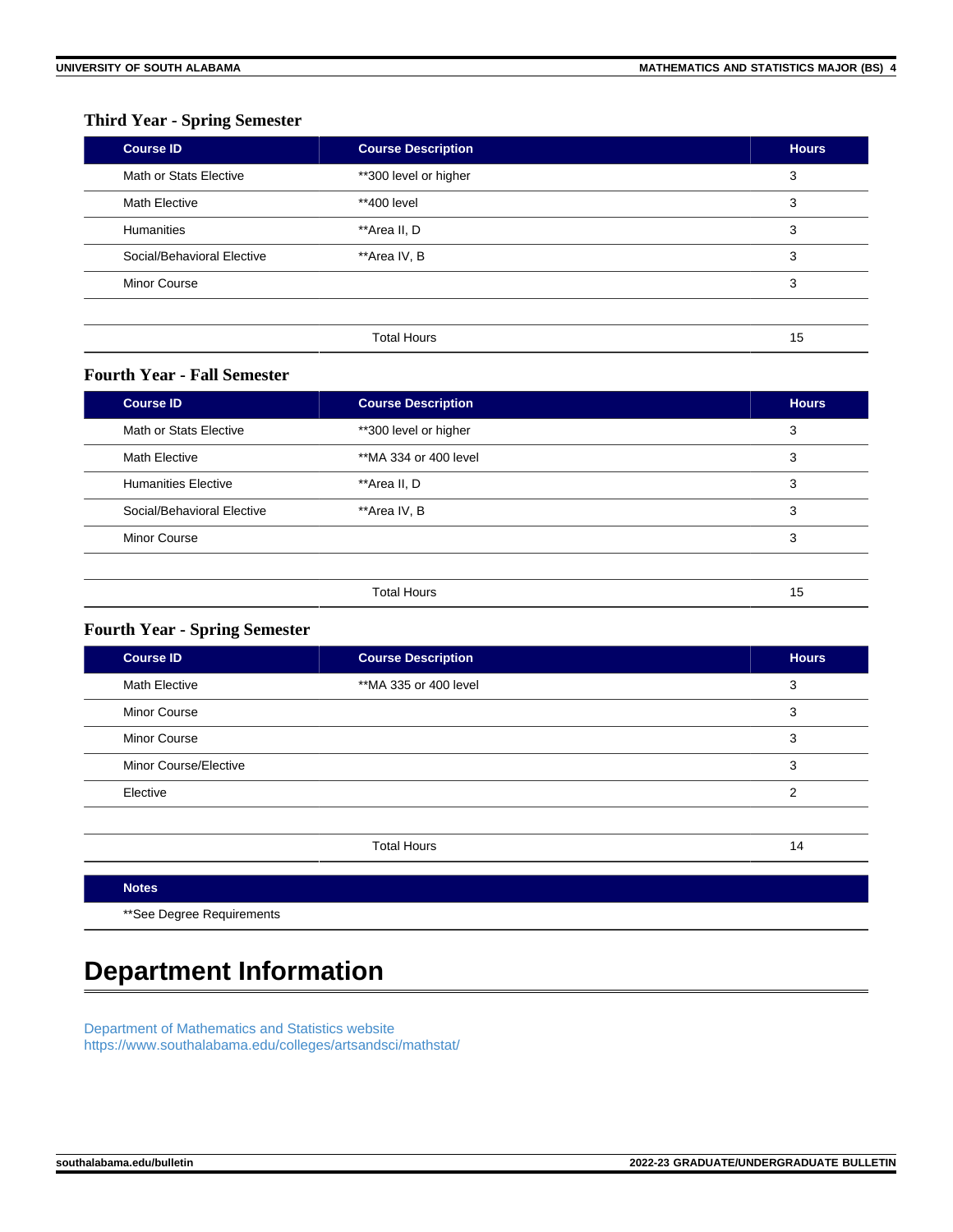# **Developmental Studies**

The courses and academic support through an on-demand tutoring center offered by the developmental studies in mathematics provide students with the opportunity to strengthen the basic mathematical skills necessary to progress to college-level mathematics courses.

Credits earned in courses with a DS prefix do not meet degree requirements within the University. The credits earned do carry institutional, non-degree credit and allow students to qualify for financial aid. Grades earned are computed into the overall GPA in most colleges and hours are counted toward classification (sophomore, etc.). Credits earned in courses with a MTH prefix count as free electives.

#### **Math Lab Information**

Location The Math Technology Lab is located in ASC 1301.

Resources:

- 210 computer workstations with Internet access
- Separate testing area and private tutoring rooms
- Study room for one-on-one or group tutoring
- Tutors and instructors available during all operating hours to assist students

#### **Undergraduate Studies**

The purpose of the Department of Mathematics and Statistics is to provide a well-rounded program for students majoring in the mathematical sciences and to fulfill the mathematical science needs of students in other fields of study. To this end, the department emphasizes excellence in teaching, and encourages the professional growth of its faculty through study, research, and consulting.

The Department offers a major leading to the Bachelor of Science Degree in Mathematics and Statistics. We also offer a minor in mathematics and a minor in applied statistics. Students pursuing a degree in Mathematics and Statistics also must have a minor in another discipline.

All first-time freshmen must successfully complete CAS 100: First Year Experience as a degree requirement. Students must enroll during their first term at USA, except for summer-entry students who must enroll in the fall semester following entry. ST 335 will fulfill the technology proficiency requirement.

#### **Where To Begin In The Mathematics Courses?**

Students must begin at the proper level and in the proper track in mathematics. Students who lack college level credit in mathematics should take the placement exam at least 48 hours prior to registering for a mathematics course. Students must register online to take the test. Times and days of the test as well as registration information are available at the department website.

#### **Accelerated Bachelor'S To Master'S Program In Mathematics**

#### **Program Description**

The USA accelerated bachelor's to master's (ABM) in Mathematics provides exceptional undergraduate students the opportunity to earn a bachelor's and master's degree at an accelerated pace in Mathematics. ABM students may count up to 12 credit hours of graduate course work towards both the undergraduate and graduate degrees in approved programs. ABM students typically complete the master's degree within one academic year after completing the undergraduate degree.

Mathematics and Statistics majors are encouraged to apply for the Accelerated Bachelor's to Master's Program in Mathematics (ABM). This program is designed to allow the student to complete the Bachelor's degree in Mathematics and Statistics and the Master's degree in Mathematics in five years.

#### **Admission Procedures**

The minimum requirements for admission to the ABM program are: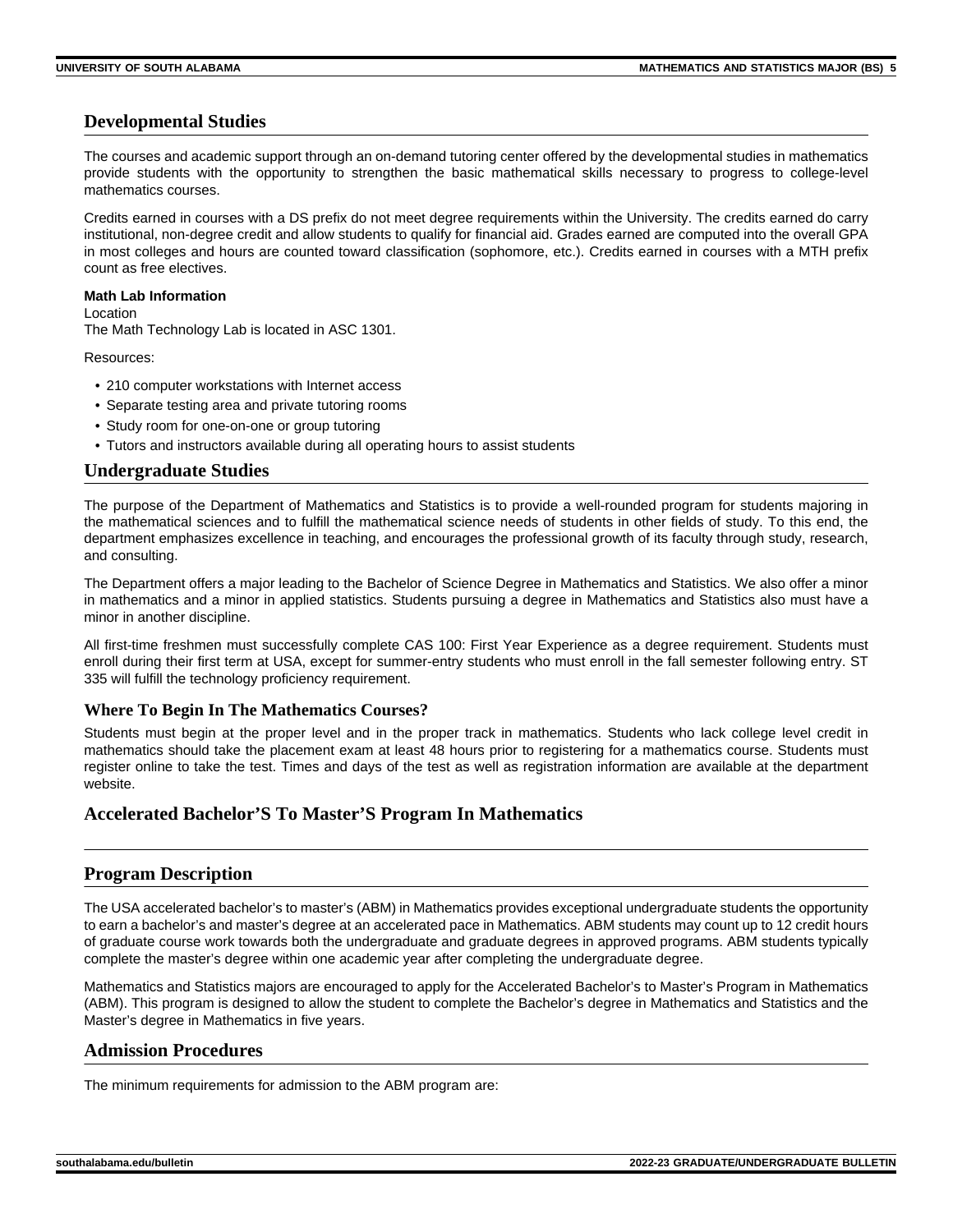- Have completed at least 90 credit hours
- Have completed at least 30 credit hours at USA
- Must have at least a 3.0 GPA

Once admitted into the ABM program, students must maintain at least a 3.0 GPA and remain in good standing to stay in the program.

To gain admission, students must complete a degree plan (typically during their junior year) that is approved by the undergraduate coordinator and graduate coordinator. Interested students are encouraged to discuss their plans with the undergraduate coordinator and the graduate coordinator as early as possible.

## **Program Procedures**

ABM students may begin taking graduate courses after completing at least 90 hours of undergraduate credit.

Typically, during their senior undergraduate year, students will take 6 graduate credits per semester for 2 semesters (12 hours) while they are also taking undergraduate courses. These 12 graduate hours can count toward both degrees (Bachelor's and Master's) if the courses are completed with grades of at least B. Courses with a grade of C can count toward the undergraduate degree but not the graduate degree. Courses with a grade below C cannot count toward the undergraduate or graduate degree. Graduate courses MA 507 and above can be used to satisfy requirements C and D of the Bachelor of Science requirements.

Upon completing the undergraduate degree, students will apply to the Master's in Mathematics program. ABM students who are in good standing will be accepted into the Master's program.

Completion of the Master of Science in Mathematics requires successful completion of all requirements, including at least 32 graduate credit hours. Graduate credit taken while an undergraduate that is completed with at least the grade of B will be transferred into the Master's program upon acceptance into the program and will apply toward the 32 hours required for the Master of Science degree.

Certain undergraduate courses (such as MA 437, MA 451, and MA 481) are dual listed with graduate courses (such as, MA 537, MA 550, and MA 581, respectively), and students may not receive credit for both of these courses. Students are advised to carefully read the Bulletin descriptions and consult with the undergraduate and graduate coordinators, as appropriate, to select appropriate coursework.

A student who withdraws or is dismissed from the ABM program may not count graduate coursework towards both degrees. Graduate courses for which an undergraduate student did not earn an "A" or "B" grade, may not be counted towards the graduate degree.

An ABM student must be a full time student and must complete all degree requirements for the master's within three semesters of the semester in which they were admitted to the Graduate School. An exception for a fourth semester may be granted where an additional semester is required for final revisions to and submission of a defended thesis. Exceptions to the ABM policy are at the discretion of the Dean of the Graduate School.

To qualify for a baccalaureate degree a student must complete a minimum of 120 approved semester hours, meet the university's general education requirements, meet the requirements of the major, and meet any specific requirements of the college or school. To qualify for a master's degree a student must complete a minimum of 30 semester hours of credit in an approved program of study.

#### **Graduate Studies**

A Master of Science degree in Mathematics is offered by the Department of Mathematics and Statistics. The program has been designed to meet the varied needs and goals of most students seeking advanced degrees in mathematics. The course of study accommodates students interested in traditional and modern mathematics, applied mathematics, statistics, and computer science.

#### **Requirements For Admission**

Students are admitted each semester. The following criteria supplement the Graduate School requirements.

#### **Regular Admission**

1. A bachelor's degree in mathematics or in a mathematics-related field from an accredited institution of higher education with a concentration of upper-level mathematics courses including a sequence in advanced calculus or real analysis.